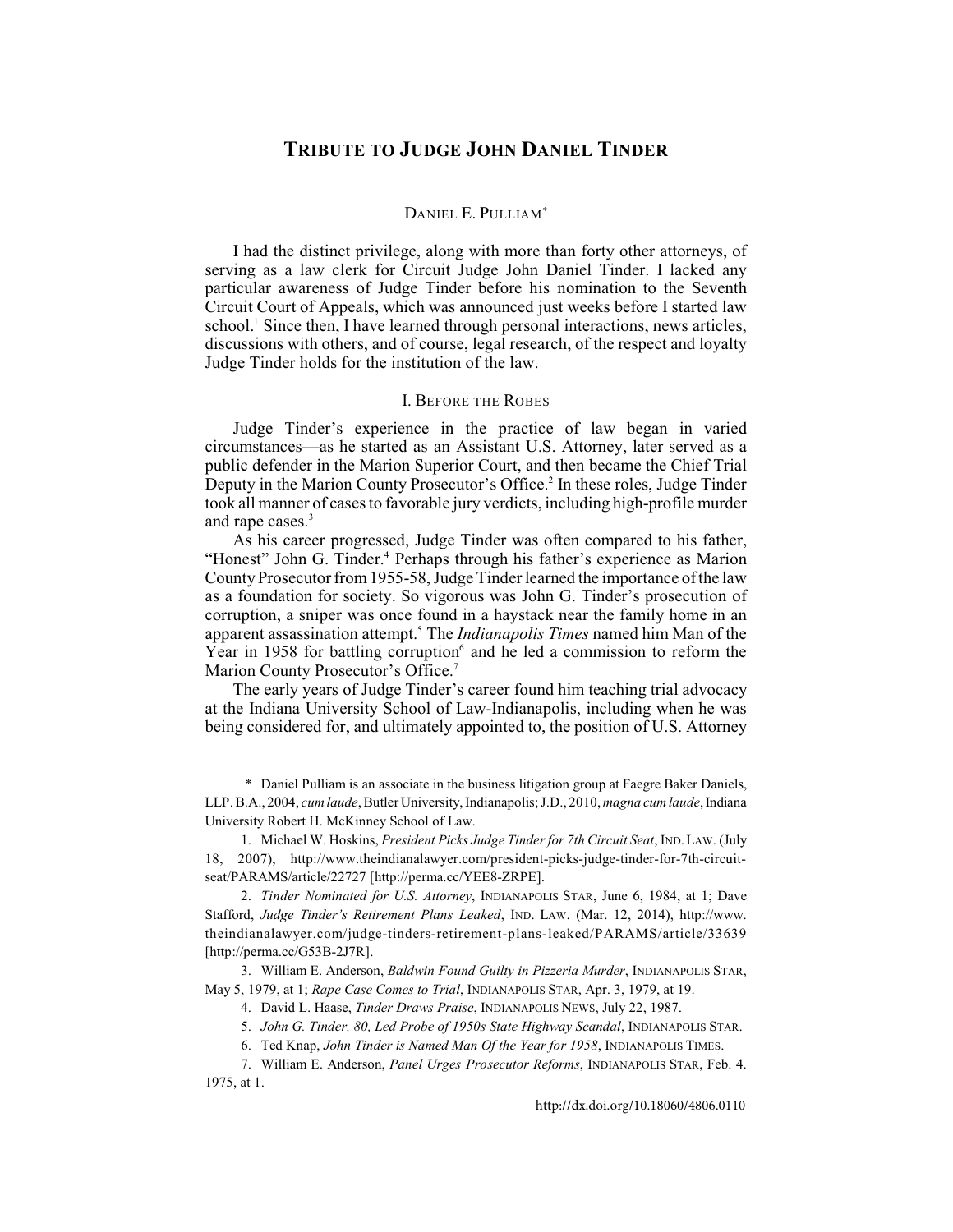for the Southern District of Indiana in February 1984.<sup>8</sup> He was practicing commercial litigation at the time of his U.S. Attorney appointment, but had honed his craft practicing criminal law, where he was known for his "stern determination and quick mind."<sup>9</sup> Judge Tinder was a trial lawyer<sup>10</sup>—he was at his best in the courtroom, guiding fact finders (often jurors) through his keen understanding of what evidence would influence results favorable to his client.<sup>11</sup>

Judge Tinder described his post as U.S. Attorney as "perhaps the best and most fun job that a lawyer can have." $12$  As U.S. Attorney, a position to which the U.S. Senate unanimously confirmed him,<sup>13</sup> Judge Tinder brought a succession of white collar prosecutions against individuals and entities in the business, political, banking, and legal communities.<sup>14</sup> His office made national news after the 1984 election when it indicted eight Crawford County individuals for voter fraud.<sup>15</sup>

After three years as U.S. Attorney, Judge Tinder went through an elaborate merit selection process that developed judicial nominees to send to the Reagan White House.<sup>16</sup> The process took about eighteen months, which for Judge Tinder meant being one of the last nominees considered by the Senate Committee on the Judiciary and the entire Senate before the Robert Bork nomination to the U.S. Supreme Court in the fall of  $1987<sup>17</sup>$  Judge Tinder was once again unanimously

<sup>8.</sup> *Reagan Must Choose, 3 Names For U.S. Attorney*, INDIANAPOLIS STAR, Feb. 4, 1984. Judge Tinder was also one of the top three candidates for U.S. Attorney when President Ronald Reagan ultimatelyappointed District Judge Sarah Evans Barker in 1980. *See Field for U.S.Attorney Position Narrowed to 3*, INDIANAPOLIS STAR, Jan. 23, 1981, at 26.

<sup>9.</sup> *4 in Race for U.S. Attorney Post*, INDIANAPOLIS STAR, Jan. 22, 1981, at 29. Judge Tinder was forced by reporters to deny that seeking the U.S. Attorney post had anything to do with political ambition: "I have no desire to run for any political office at all." *Id.* As history has shown, Judge Tinder is true to his word.

<sup>10.</sup> Diane Frederick, *Tinder in Familiar Setting in New Job*, INDIANAPOLIS STAR, May 31, 1984.

<sup>11.</sup> Judge Tinder was once himself a juror. Associated Press, *Judge Chosen for Jury*, CHI. DAILY L. BULL., Jan. 2, 1992; Susan Schramm, *Judge Calls Jury Experience 'Enlightening*,*'* INDIANAPOLIS STAR, Jan. 1, 1992, at D-4.

<sup>12.</sup> *See Questions Presented: Judge John D. Tinder!!! (Part 1)*, UNDERNEATH THEIR ROBES BLOG (Mar. 4, 2015), http://underneaththeirrobes.blogs.com/main/2005/03/questions\_prese.html [http://perma.cc/PM3D-JYJ2].

<sup>13.</sup> *Senate Oks Tinder's Nomination*, INDIANAPOLIS STAR, June 5, 1984.

<sup>14.</sup> Diane Frederick, *Porn, White Collar Crime Top Court Stories in '84*, INDIANAPOLIS NEWS, Dec. 31, 1984, at 26.

<sup>15.</sup> Edward Walsh, *Eight Indicted in Indiana onCharges of Buying Votes*, WASH.POST (June 28, 1986), https://www.washingtonpost.com/archive/politics/1986/06/28/eight-indicted-in-indianaon-charges-of-buying-votes/a2ddae4e-9bc6-4d02-a3fd-7ca650670d9e/ [https://perma.cc/CNH4- PU5G].

<sup>16.</sup> *U.S. Judge Seat Open, Apply Now*, INDIANAPOLIS NEWS, July 19, 1986.

<sup>17.</sup> *Questions Presented: Judge John D. Tinder!!! (Part 1)*, *supra* note 13.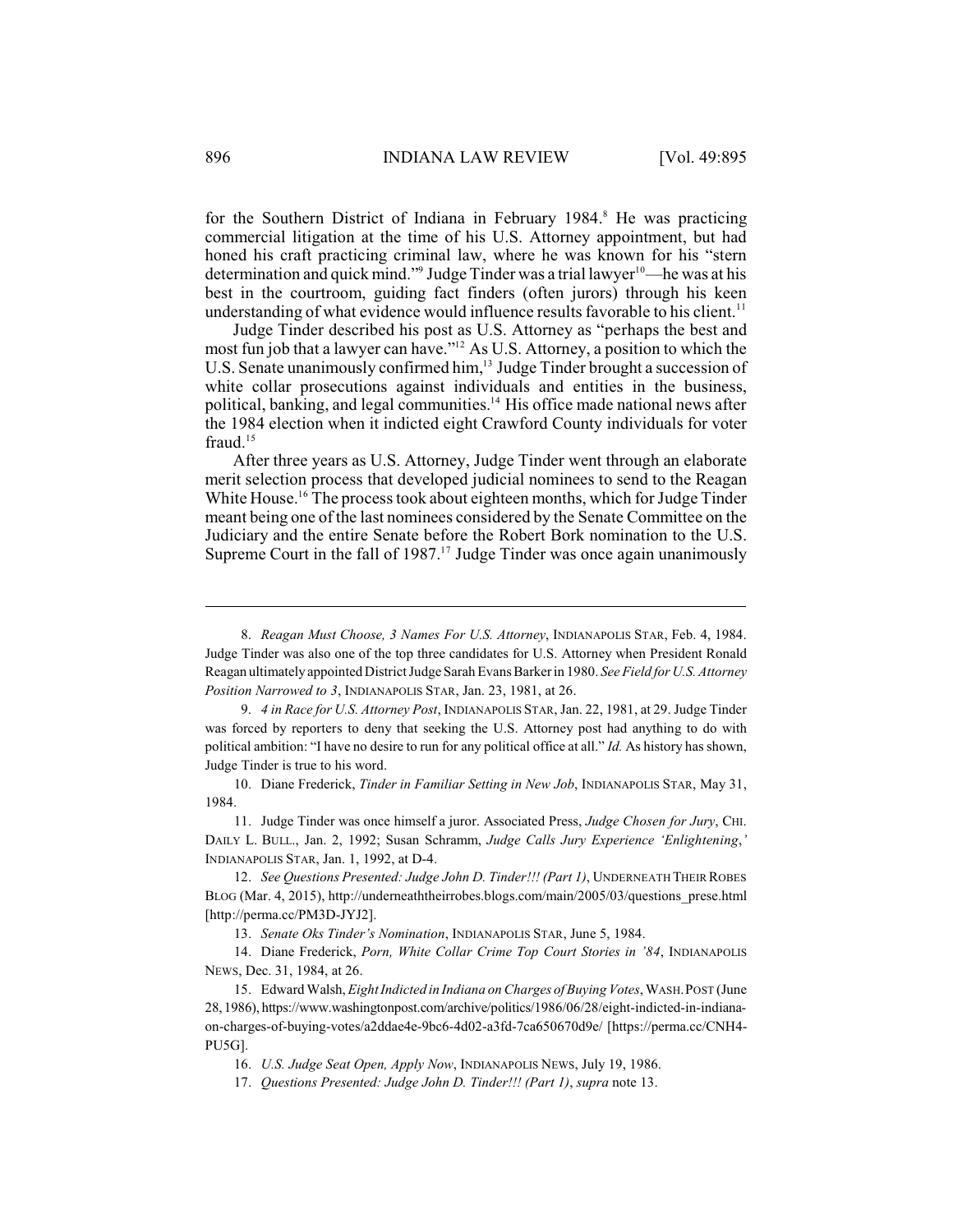confirmed.<sup>18</sup>

## II. DISTRICT COURT YEARS

Judge Tinder disclaimed holding any particular judicial philosophy.<sup>19</sup> He sought to be thorough, prepared, accurate, and fair,  $20$  but ultimately, his work was driven by his respect and devotion to deciding cases as he understood the law to instruct. Determining what the law directed in any given case was no easy task, consuming many hours of research, analysis, and writing. But in all cases, Judge Tinder left preconceptions behind; his decisions rested on the evidence and the law.

As a judge, both district and circuit, Judge Tinder authored 1078 opinions reported by Westlaw.<sup>21</sup>

But the bulk of those opinions—777 opinions according to Westlaw—were issued over the course of his twenty years serving as a district judge. Consistent with Judge Tinder's firm understanding that district court opinions did not create binding law, most went unreported. Of the 153 opinions that were reported, the Seventh Circuit reversed only three.<sup>22</sup>

Judge Tinder admitted, even in decisions, that the emotional impact of a case could impose a burden. For instance, in a case about coverage for a cancer treatment the insurer argued was experimental and thus not covered, Judge Tinder wrote:

Despite rumors to the contrary, those who wear judicial robes are human beings, and as persons, are inspired and motivated by compassion as anyone would be. Consequently, we often must remind ourselves that in our official capacities, we have authority only to issue rulings within the narrow parameters of the law and the facts before us. The temptation to go about, doing good where we see fit, and to make things less difficult for those who come before us, regardless of the law, is strong. But the law, without which judges are nothing, abjures such unlicensed

<sup>18.</sup> Associated Press, *Senate Confirms Tinder Nomination*, INDIANAPOLIS STAR, Aug. 8, 1987, at 41.

<sup>19.</sup> Brian J. Paul, *An Interview with Judge John D. Tinder*, CIRCUIT RIDER 11 (Dec. 2011), *available at* http://www.icemiller.com/MediaLibraries/icemiller.com/IceMiller/PDFs/ publications/An-Interview-with-Judge-John-D-Tinder.pdf [https://perma.cc/4HF6-Z2NX].

<sup>20.</sup> *Id.*

<sup>21.</sup> This number was taken from Westlaw by searching within Seventh Circuit cases using the search term "ju(Tinder)."

<sup>22.</sup> Perhaps most famously, the Seventh Circuit reversed Judge Tinder's decision upholding then-Mayor Bart Peterson's curfew law as constitutional. Hodgkins *ex rel.* Hodgkins v. Peterson, 175 F. Supp. 2d 1132, 1136 (S.D. Ind. 2001), *rev'd*, 355 F.3d 1048 (7th Cir. 2004). The others, in no order of importance, are *United States ex rel. S & G Excavating, Inc. v. Seaboard Surety Co.*, 93 F. Supp. 2d 968, 969-70 (S.D. Ind. 2000), *rev'd*, 236 F.3d 883 (7th Cir. 2001), and *Ellis v. City of Indianapolis*, 800 F. Supp. 733, 734 (S.D. Ind. 1992), *rev'd sub nom.*, *Ellis v. Wynalda*, 999 F.2d 243 (7th Cir. 1993).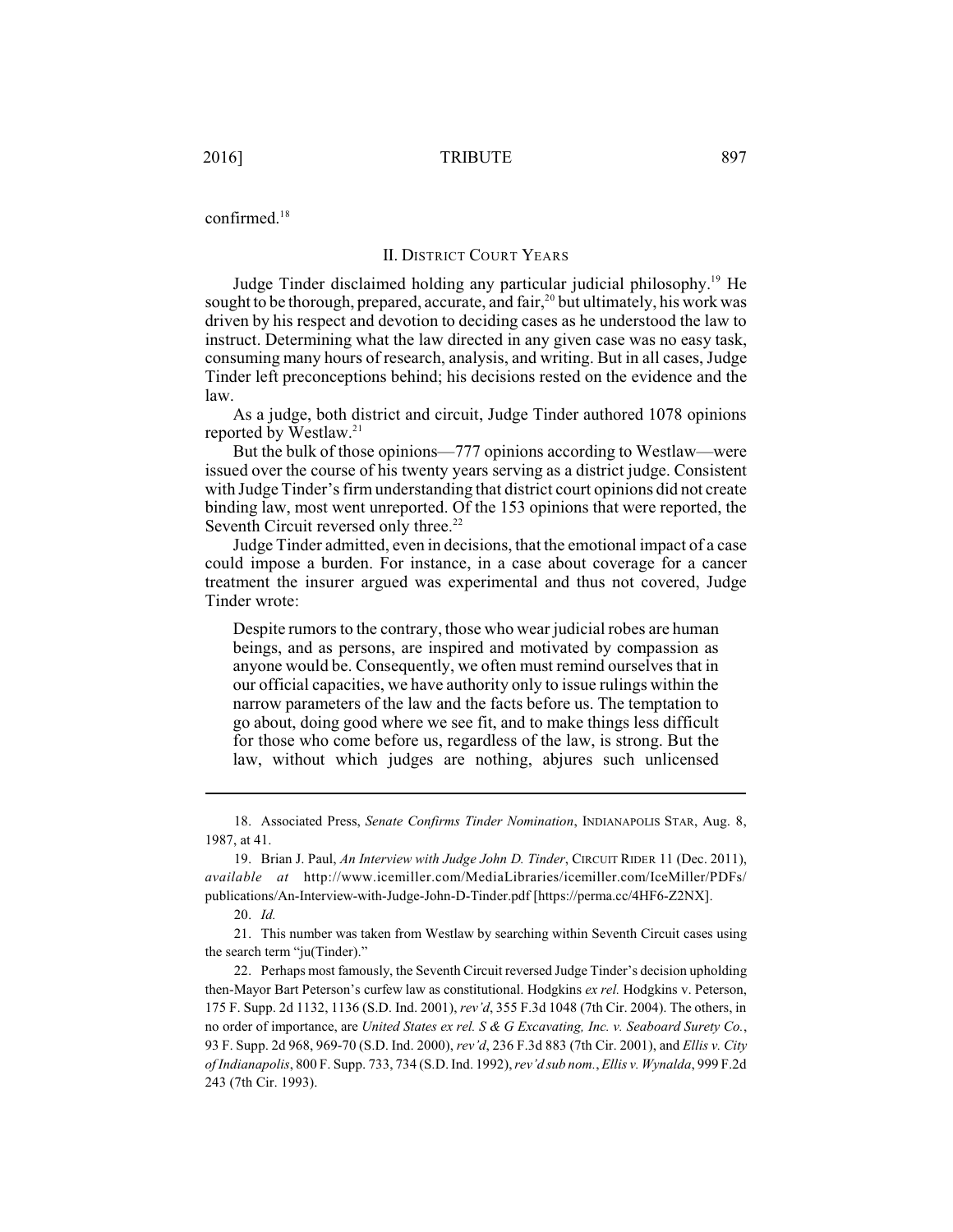formulation of unauthorized social policy by the judiciary.<sup>23</sup>

Focused solely on the fact that "the law only permits the court to look at the insurance plan and the materials involved in the review of the denial of coverage," Judge Tinder concluded that "a greater fairness or more equitable result" was beyond the court's grasp.<sup>24</sup>

Judge Tinder sat by designation at the Seventh Circuit, hearing an oral argument by future President of the United States Barack Obama.<sup>25</sup> Yet his most prominent case as a district judge was likely about trash—the interstate importation of trash.<sup>26</sup> Judge Tinder's decision in the trash case drew harsh criticism from local newspaper editorial boards<sup>27</sup> and went against then-Governor Evan Bayh's policies, which were under the keen legal oversight of the Governor's then-Chief Counsel, David F. Hamilton,<sup>28</sup> who would later serve with Judge Tinder on the district and circuit courts.

But Judge Tinder's years as a district judge will be remembered most for his manner on the bench. He was respectful of attorneys. He had great esteem for the "remarkably talented and civil group of people practicing law" in Indiana.<sup>29</sup> He served as a district judge as the consummate "generalist[]" and was driven by the "[g]uilt learned from 12 years in Catholic schools" combined with a sizeable caseload. 30

This reputation, as a fair and dedicated jurist committed to the institution of the law, led to his nomination to a vacant spot on the Seventh Circuit Court of Appeals at the close of an unpopular Republican presidency<sup>31</sup> with the

26. Gov't Suppliers Consolidating Servs., Inc. v. Bayh, 734 F. Supp. 853, 855 (S.D. Ind. 1990).

27. *Dumping in Indiana*, MUNCIE STAR, Apr. 1990; *Stop This Shame!*, INDIANAPOLIS STAR, July 3, 1990, at 14.

28. James G. Newland, Jr., *Lawyer Says Fear Behind Trash Case*, INDIANAPOLIS STAR, Aug. 29, 1991, at 36.

29. *Questions Presented: Judge John D. Tinder!!! (Part 1)*, *supra* note 13. He also recognized that a "small crowd" could be "rude, overreaching and sloppy." *Id.*

30. *Id.*

<sup>23.</sup> Harris v. Mut. of Omaha Cos., No. IP 92-1089-C, 1992 WL421489, at \*1 (S.D. Ind. Aug. 26, 1992), *aff'd*, 992 F.2d 706 (7th Cir. 1993).

<sup>24.</sup> *Id.*; *see also* Eric B. Schoch, *Cancer-stricken Woman Takes Her Battle to Court*, INDIANAPOLIS STAR, August 1992, at 20.

<sup>25.</sup> Baravati v. Josephthal, Lyon & Ross, Inc., 28 F.3d 704 (7th Cir. 1994). President Obama's client prevailed in the appeal, in a decision authored by then-Chief Judge Posner. *Id.* Of particular interest to the editors of this law review, the opinion praised a student note in the *Indiana Law Review*. *See id.* at 706 (citing Brad A. Galbraith, *Vacatur of Commercial Arbitration Awards in Federal Court: Contemplating the Use and Utility of the 'Manifest Disregard' of the Law Standard*, 27 IND. L. REV. 241, 251-54 (1993)).

<sup>31.</sup> *See Presidential Approval Ratings—George W. Bush*, GALLUP, http://www.gallup. com/poll/116500/presidential-approval-ratings-george-bush.aspx [http://perma.cc/XJF2-RAHR] (last visited Apr. 1, 2016).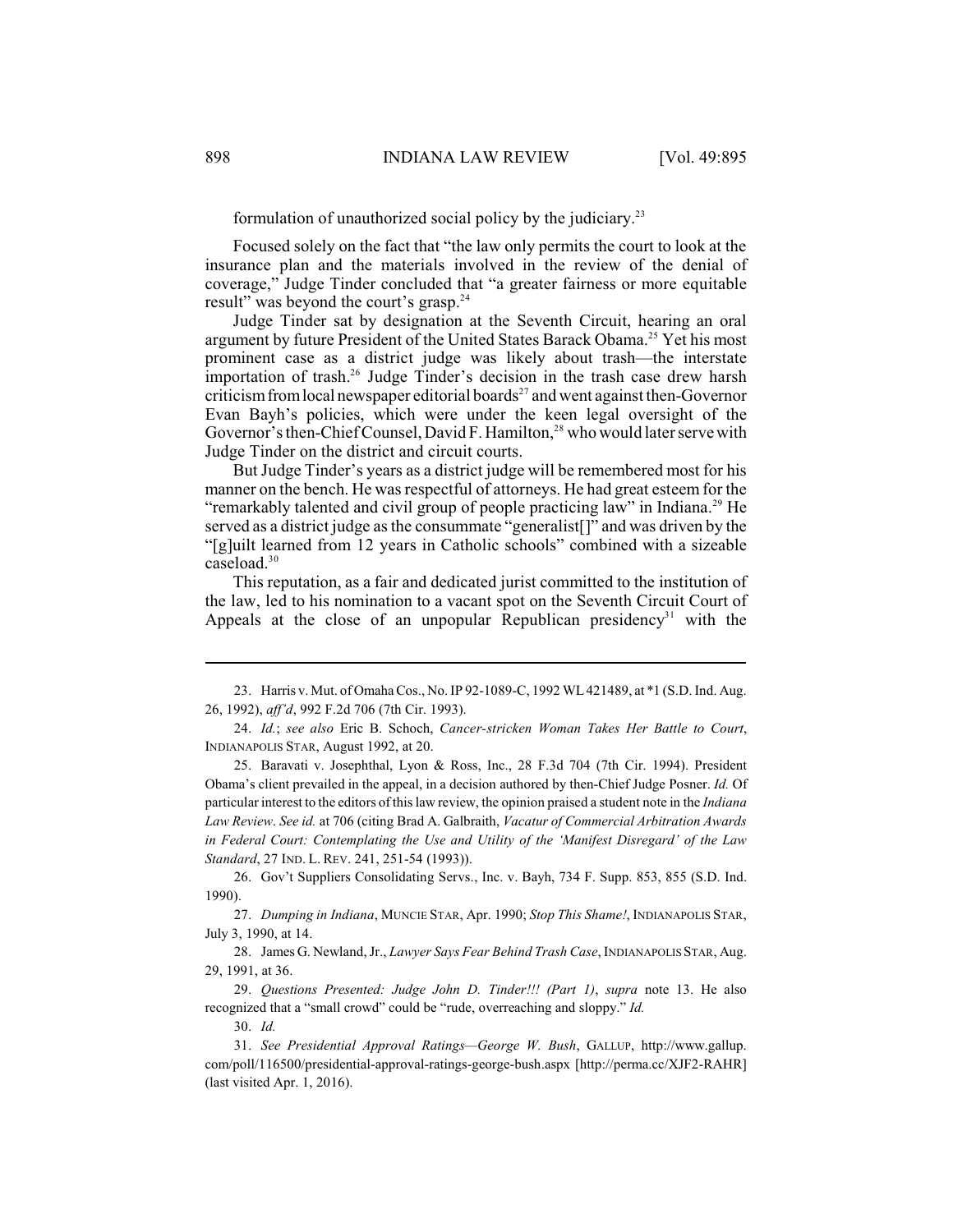2016] TRIBUTE 899

confirming legislative body, the U.S. Senate, only recently changing control from Republican to Democrat.<sup>32</sup> The prospect of any bipartisan confirmations occurring in this fraught political environment seemed uncertain.<sup>33</sup>

## III. CIRCUIT COURT YEARS

Just before Christmas 2007, Judge Tinder was confirmed—once again unanimously.<sup>34</sup> On the Circuit Court, Judge Tinder authored 301 opinions.<sup>35</sup> As a former state and federal prosecutor with twenty years on the district court bench, Judge Tinder brought unique and profound insight to the appellate bench.

In *Harris v. Hardy*,<sup>36</sup> Judge Tinder authored an opinion for the court that held that an Illinois's state court's conclusion that prosecutors did not purposefully discriminate in peremptorily striking potential African American jurors rested on an unreasonable determination of facts. Nearly thirty years had passed since the crime was allegedly committed.<sup>37</sup> But the detailed, thoughtful opinion laid out the troubling nature of the prosecutors' use of fifteen of twenty peremptory strikes on potential African American jurors.<sup>38</sup>

Judge Tinder's opinions for the court had strong persuasive effect, only rarely drawing a dissent.<sup>39</sup> He also rarely found reason to dissent himself.<sup>40</sup> An example of Judge Tinder's ability to persuade his colleagues can be found in *Bloch v. Frischholz*.<sup>41</sup> Judge Tinder's opinion for the court, en banc, turned a split panel decision into a unanimous  $11$ -0 opinion in a Fair Housing Act case.<sup>42</sup>

<sup>32.</sup> Associated Press, *Congress 2007: Democrats in Charge*, CBSNEWS (Dec. 18, 2007, 4:46 PM), http://www.cbsnews.com/news/congress-2007-democrats-in-charge [http://perma. cc/8YZT-DNCU].

<sup>33.</sup> Rob Schneider, *Senate Approval May Not Be Swift*, INDIANAPOLIS STAR, Aug. 13, 2007, at B5.

<sup>34.</sup> Maureen Groppe, *Indiana Judge Gets OK for Appeals Court Seat*, INDIANAPOLIS STAR, Dec. 20, 2007, at B3.

<sup>35.</sup> Judge Tinder was also the first-ever jurist to go to the Seventh Circuit from the Southern District of Indiana, or at least since Indiana's federal districts were split in two in 1928. *See* Michael W. Hoskins, *Jurist Poised to Make History*, IND. LAW., July 25, 2007, at 26.

<sup>36. 680</sup> F.3d 942 (7th Cir. 2012).

<sup>37.</sup> *Id.* at 945.

<sup>38.</sup> *Id.* at 951.

<sup>39.</sup> Sweeney v. Pence, 767 F.3d 654, 671 (7th Cir. 2014) (Wood, C.J., dissenting); United States v. Hunter, 708 F.3d 938, 948 (7th Cir. 2013) (Tharp, J., dissenting); Lane v. Williams, 689 F.3d 879, 884 (7th Cir. 2012) (Wood, J., concurring in part and dissenting in part); Freda v. Comm'r of Internal Revenue, 656 F.3d 570, 577 (7th Cir. 2011) (Manion, J., dissenting); Siefert v. Alexander, 608 F.3d 974, 990 (7th Cir. 2010) (Rovner, J., dissenting in part).

<sup>40.</sup> Jensen v. Clements, 800 F.3d 892, 908 (7th Cir. 2015), *reh'g denied* (Oct. 9, 2015); Phillips v. Cmty. Ins. Corp., 678 F.3d 513, 530 (7th Cir. 2012); United States v. Conrad, 673 F.3d 728, 737 (7th Cir. 2012); Harp v. Charter Commc'ns, Inc., 558 F.3d 722, 728 (7th Cir. 2009).

<sup>41. 587</sup> F.3d 771, 772 (7th Cir. 2009).

<sup>42.</sup> *Id.*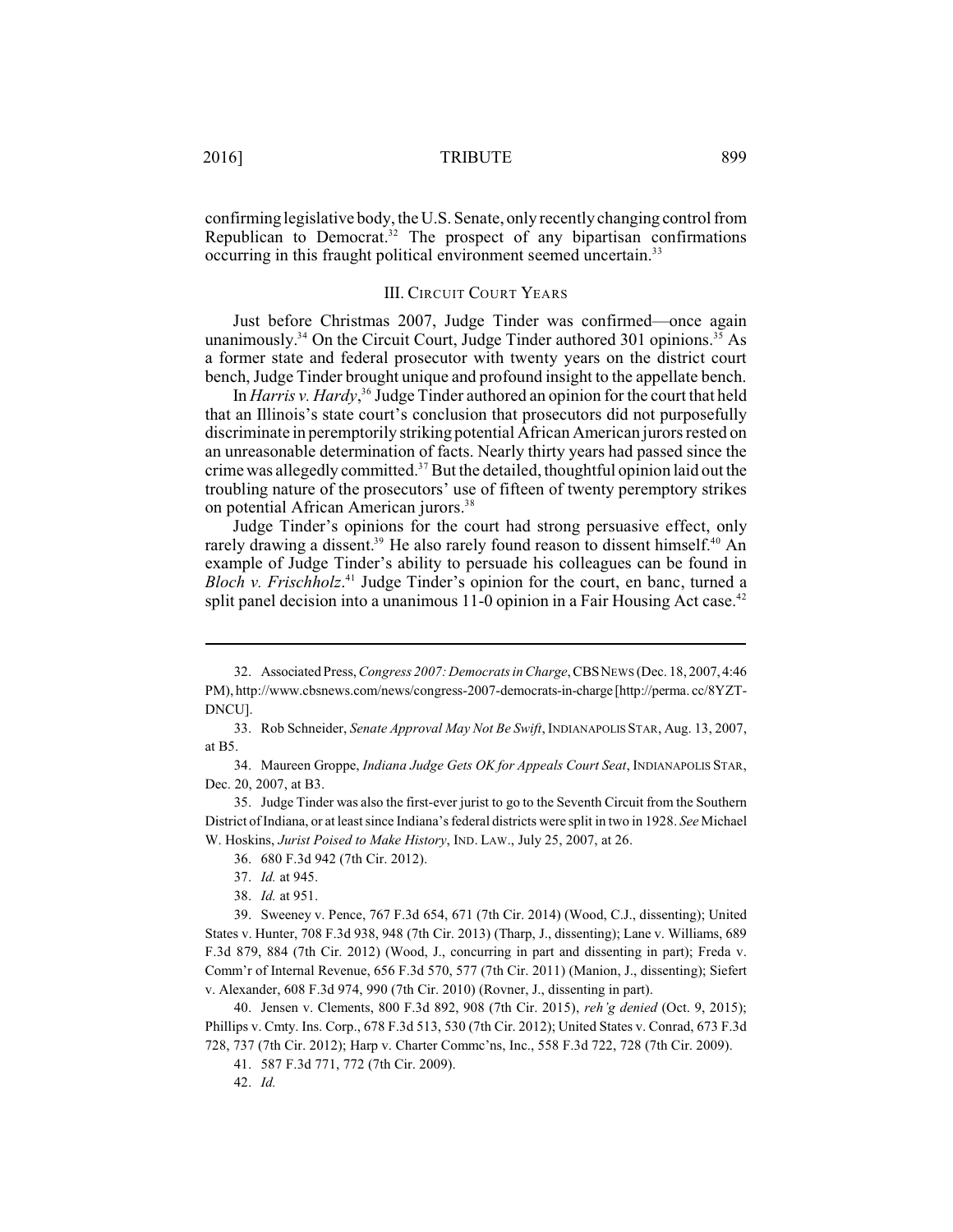The panel decision had affirmed the district court's grant of summary judgment, over a dissent, because the plaintiffs failed to present sufficient evidence of intentional discrimination.<sup>43</sup> $\overline{A}$ fter extensive analysis, the opinion for the court concluded otherwise—a combination of "facts and inferences" pushed the case beyond the summary judgment stage.<sup>44</sup>

Another example can be found in *United States v. Bohman*<sup>45</sup> Judge Tinder's opinion for the court reversed the denial of a motion to suppress on the basis that the police may not stop a vehicle only because it emerged from a site suspected of drug activity. At issue was whether police had sufficient suspicion under the Fourth Amendment to stop the vehicle.<sup>46</sup> At argument, Circuit Judge Posner expressed views that the officer had an informer supporting his suspicion and the stop was not particularly intrusive—"a little reason for a little stop." $47$  But after careful analysis, the panel concluded unanimously that the absence of any suspicion related to the vehicle, beyond its emergence from the suspected meth site, failed to justify the stop.<sup>48</sup>

In other opinions, Judge Tinder took difficult legal issues, framed themin the practicalities of life, and came to a common sense result. For instance, Judge Tinder's opinion for the court in *Parker v. Franklin City Community School Corp*.<sup>49</sup> held that a girls' basketball team suffered harms based on a disparity in scheduling—the boys' team's games were scheduled for primetime matchups 95% of the time while the girls' team's games received primetime scheduling only 53% of the time. Under Title IX, this constituted disparate treatment resulting in the possibility that "girls might be less interested in joining the basketball team because of a lack of school and community support, which results in the perception that the girls' team is inferior and less deserving than the boys'."50

Many of those who worked for Judge Tinder like myself characterize their time in his chambers at the district or circuit court (and for a few, both courts) as one of the best job of their lives. Judge Tinder mentored us in our development as lawyers during our time in chambers.<sup>51</sup> The opportunity to work under Judge Tinder's instruction laid the foundation for our futures in all manner of legal practice ranging from the large and small law firms, public service, prosecutors'

50. *Id.*

51. Regular outings, especially to celebrate birthdays, ranged from trips to the Indianapolis Motor Speedway to the Indiana University Maurer School of Law.

<sup>43.</sup> Bloch v. Frischholz, 533 F.3d 562, 563 (7th Cir. 2008), *on reh'g en banc*, 587 F.3d 771 (7th Cir. 2009).

<sup>44.</sup> *Bloch*, 587 F.3d at 786.

<sup>45.</sup> 683 F.3d 861, 862 (7th Cir. 2012).

<sup>46.</sup> *Id.* at 864-867.

<sup>47.</sup> Oral Argument at 3:50, United States v. Bohman, 683 F.3d 861, 862 (7th Cir. 2012) (No. 10-3656).

<sup>48.</sup> Bohman relied on the holding in *United States v. Johnson*, 170 F.3d 708 (7th Cir. 1999), that drew a strong dissent from Circuit Judge Easterbrook in that case.

<sup>49.</sup> 667 F.3d 910, 923 (7th Cir. 2012).